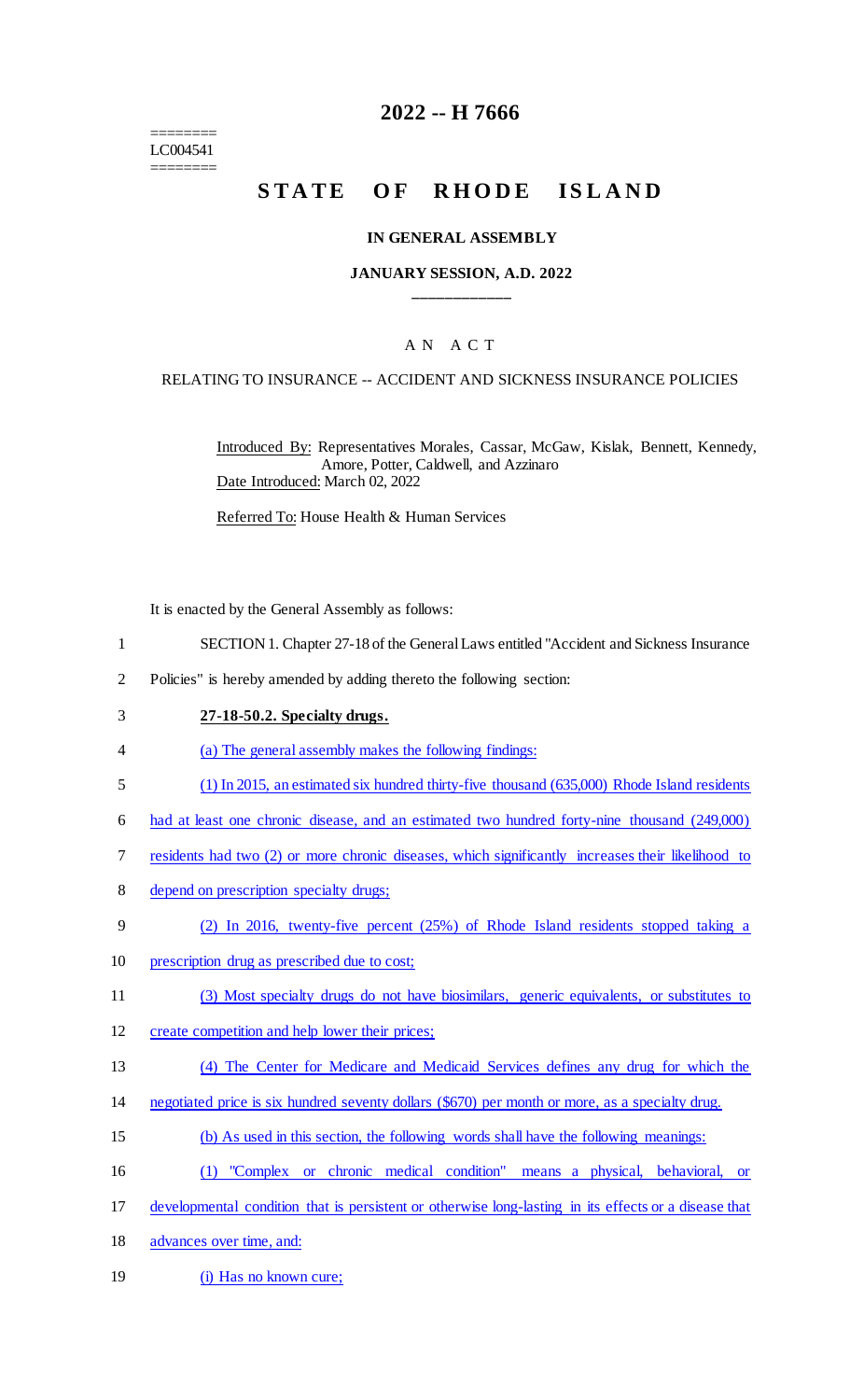| $\mathbf{1}$ | (ii) Is progressive; or                                                                                 |
|--------------|---------------------------------------------------------------------------------------------------------|
| 2            | (iii) Can be debilitating or fatal if left untreated or undertreated.                                   |
| 3            | "Complex or chronic medical condition" includes, but is not limited to, multiple sclerosis,             |
| 4            | hepatitis c, and rheumatoid arthritis.                                                                  |
| 5            | (2) "Pre-service authorization" means a cost containment method that an insurer, a                      |
| 6            | nonprofit health service plan, or a health maintenance organization uses to review and preauthorize     |
| 7            | coverage for drugs prescribed by a health care provider for a covered individual to control             |
| 8            | utilization, quality, and claims.                                                                       |
| 9            | (3) "Rare medical condition" means a disease or condition that affects fewer than:                      |
| 10           | (i) Two hundred thousand (200,000) individuals in the United States; or                                 |
| 11           | (ii) Approximately one in one thousand five hundred (1,500) individuals worldwide.                      |
| 12           | "Rare medical condition" includes, but is not limited to, cystic fibrosis, hemophilia, and              |
| 13           | multiple myeloma.                                                                                       |
| 14           | (4) "Specialty drug" means a prescription drug that:                                                    |
| 15           | (i) Is prescribed for an individual with a complex or chronic medical condition or a rare               |
| 16           | medical condition;                                                                                      |
| 17           | (ii) Costs six hundred seventy dollars (\$670) or more for up to a thirty (30)-day supply;              |
| 18           | (iii) Is not typically stocked at retail pharmacies; and                                                |
| 19           | $(iv)(A)$ Requires a difficult or unusual process of delivery to the patient in the preparation,        |
| 20           | handling, storage, inventory, or distribution of the drug; or                                           |
| 21           | (B) Requires enhanced patient education, management, or support, beyond those required                  |
| 22           | for traditional dispensing, before or after administration of the drug.                                 |
| 23           | (c) Every individual or group health insurance contract, plan or policy that provides                   |
| 24           | prescription coverage and is delivered, issued for delivery or renewed in this state on or after        |
| 25           | January 1, 2023, shall not impose a copayment or coinsurance requirement on a covered specialty         |
| 26           | drug that exceeds one hundred fifty dollars (\$150) for up to a thirty (30)-day supply of the specialty |
| 27           | drug. A pre-service authorization may be used to provide coverage for specialty drugs. Coverage         |
| 28           | for prescription specialty drugs shall not be subject to any deductible, unless prohibiting a           |
| 29           | deductible requirement would cause a health plan to not qualify as a high deductible health plan.       |
| 30           | (d) Nothing in this section prevents an insurer, health maintenance plan, or nonprofit                  |
| 31           | medical plan from reducing a covered individual's cost sharing to an amount less than one hundred       |
| 32           | fifty dollars (\$150) for a thirty (30)-day supply of a specialty drug.                                 |
| 33           | (e) The health insurance commissioner shall promulgate any rules and regulations                        |

34 necessary to implement and administer this section in accordance with any federal requirements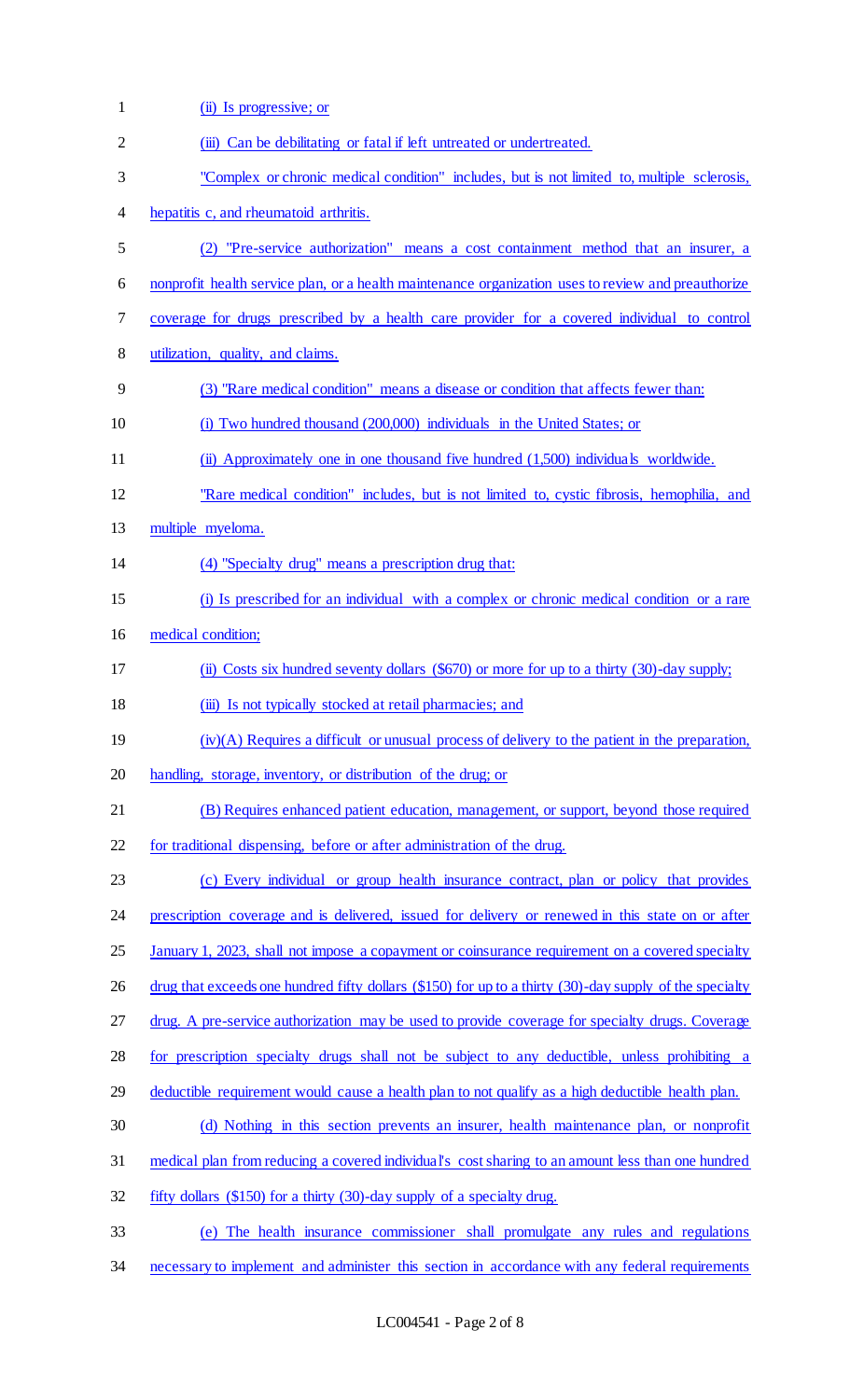and shall use the commissioner's enforcement powers to obtain compliance with the provisions of this section. SECTION 2. Chapter 27-19 of the General Laws entitled "Nonprofit Hospital Service Corporations" is hereby amended by adding thereto the following section: **27-19-42.1. Specialty drugs.**  (a) The general assembly makes the following findings: (1) In 2015, an estimated six hundred thirty-five thousand (635,000) Rhode Island residents had at least one chronic disease, and an estimated two hundred forty-nine thousand (249,000) residents had two (2) or more chronic diseases, which significantly increases their likelihood to depend on prescription specialty drugs; (2) In 2016, twenty-five percent (25%) of Rhode Island residents stopped taking a prescription drug as prescribed due to cost; (3) Most specialty drugs do not have biosimilars, generic equivalents, or substitutes to create competition and help lower their prices; (4) The Center for Medicare and Medicaid Services defines any drug for which the negotiated price is six hundred seventy dollars (\$670) per month or more, as a specialty drug. (b) As used in this section, the following words shall have the following meanings: (1) "Complex or chronic medical condition" means a physical, behavioral, or 19 developmental condition that is persistent or otherwise long-lasting in its effects or a disease that advances over time, and: 21 (i) Has no known cure; 22 (ii) Is progressive; or 23 (iii) Can be debilitating or fatal if left untreated or undertreated. "Complex or chronic medical condition" includes, but is not limited to, multiple sclerosis, hepatitis c, and rheumatoid arthritis. (2) "Pre-service authorization" means a cost containment method that an insurer, a nonprofit health service plan, or a health maintenance organization uses to review and preauthorize coverage for drugs prescribed by a health care provider for a covered individual to control utilization, quality, and claims. (3) "Rare medical condition" means a disease or condition that affects fewer than: (i) Two hundred thousand (200,000) individuals in the United States; or (ii) Approximately one in one thousand five hundred (1,500) individuals worldwide. "Rare medical condition" includes, but is not limited to, cystic fibrosis, hemophilia, and multiple myeloma.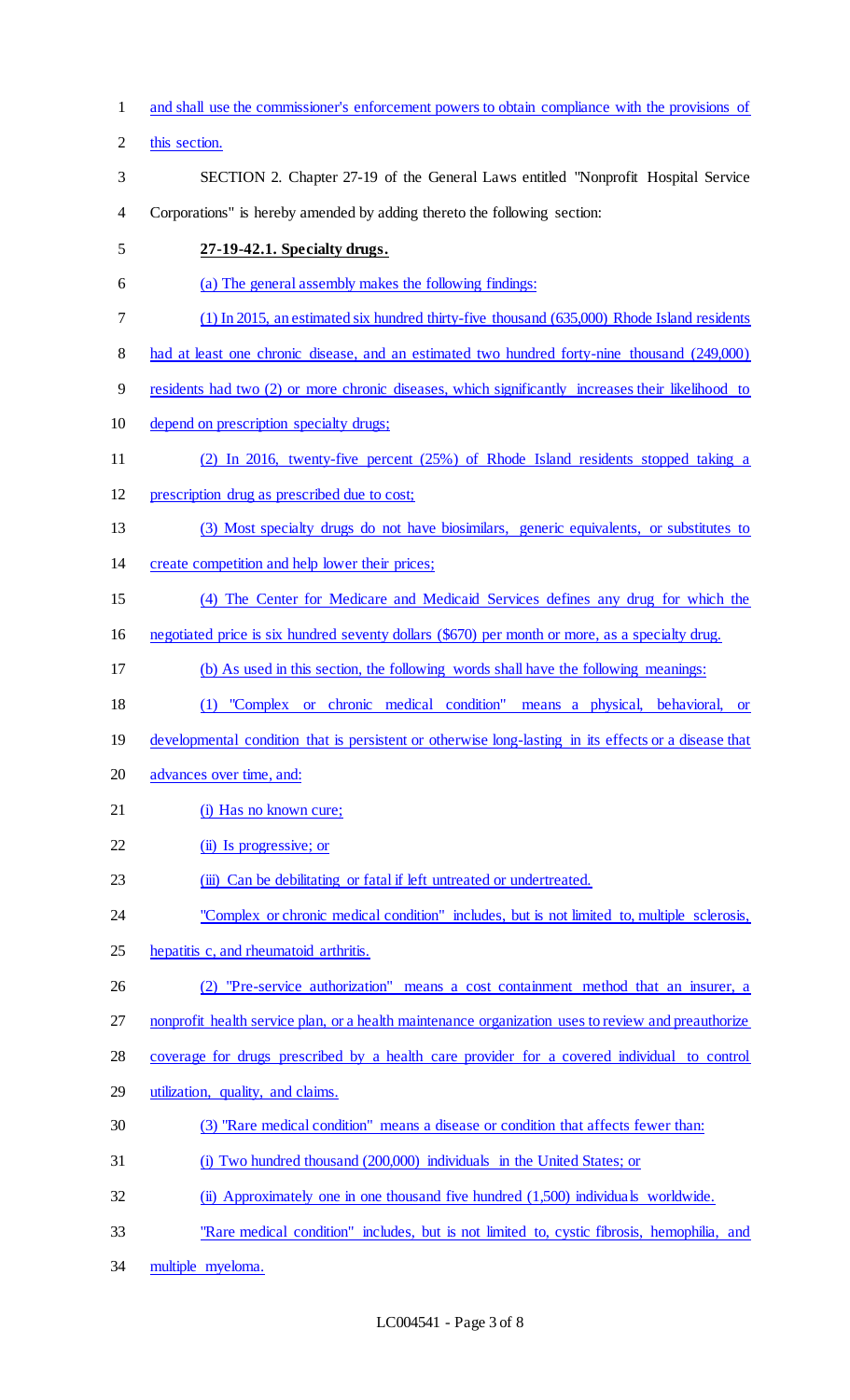- (4) "Specialty drug" means a prescription drug that:
- (i) Is prescribed for an individual with a complex or chronic medical condition or a rare medical condition; (ii) Costs six hundred seventy dollars (\$670) or more for up to a thirty (30)-day supply; (iii) Is not typically stocked at retail pharmacies; and (iv)(A) Requires a difficult or unusual process of delivery to the patient in the preparation, handling, storage, inventory, or distribution of the drug; or (B) Requires enhanced patient education, management, or support, beyond those required for traditional dispensing, before or after administration of the drug. (c) Every individual or group health insurance contract, plan or policy that provides prescription coverage and is delivered, issued for delivery or renewed in this state on or after January 1, 2023, shall not impose a copayment or coinsurance requirement on a covered specialty 13 drug that exceeds one hundred fifty dollars (\$150) for up to a thirty (30)-day supply of the specialty drug. A pre-service authorization may be used to provide coverage for specialty drugs. Coverage for prescription specialty drugs shall not be subject to any deductible, unless prohibiting a deductible requirement would cause a health plan to not qualify as a high deductible health plan. (d) Nothing in this section prevents an insurer, health maintenance plan, or nonprofit medical plan from reducing a covered individual's cost sharing to an amount less than one hundred 19 fifty dollars (\$150) for a thirty (30)-day supply of a specialty drug. (e) The health insurance commissioner may promulgate any rules and regulations 21 necessary to implement and administer this section in accordance with any federal requirements and shall use the commissioner's enforcement powers to obtain compliance with the provisions of 23 this section. SECTION 3. Chapter 27-20 of the General Laws entitled "Nonprofit Medical Service Corporations" is hereby amended by adding thereto the following section: (a) The general assembly makes the following findings: (1) In 2015, an estimated six hundred thirty-five thousand (635,000) Rhode Island residents had at least one chronic disease, and an estimated two hundred forty-nine thousand (249,000) residents had two (2) or more chronic diseases, which significantly increases their likelihood to depend on prescription specialty drugs; (2) In 2016, twenty-five percent (25%) of Rhode Island residents stopped taking a prescription drug as prescribed due to cost; (3) Most specialty drugs do not have biosimilars, generic equivalents, or substitutes to create competition and help lower their prices;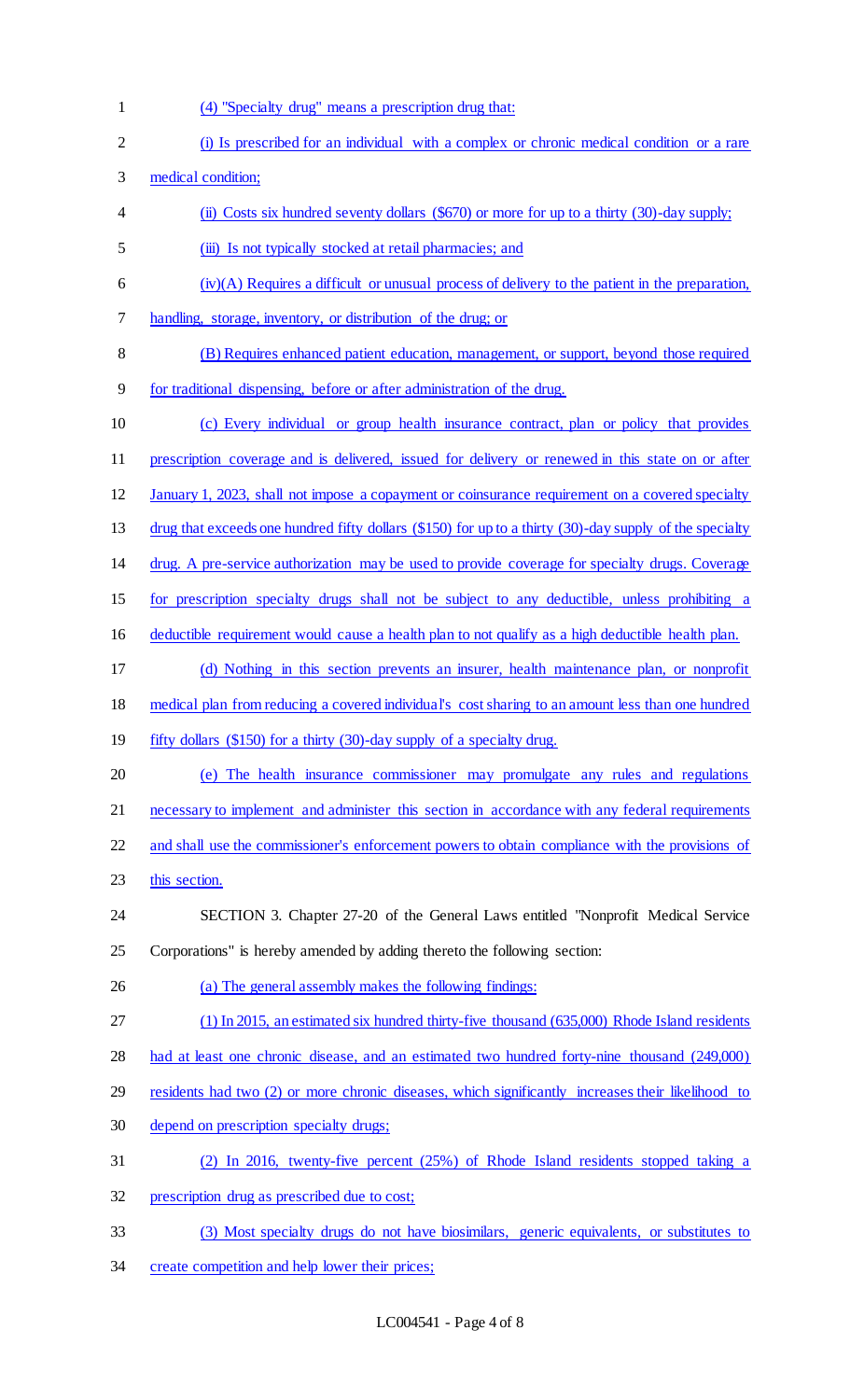| $\mathbf{1}$   | (4) The Center for Medicare and Medicaid Services defines any drug for which the                        |
|----------------|---------------------------------------------------------------------------------------------------------|
| $\overline{2}$ | negotiated price is six hundred seventy dollars (\$670) per month or more, as a specialty drug.         |
| 3              | (b) As used in this section, the following words shall have the following meanings:                     |
| $\overline{4}$ | (1) "Complex or chronic medical condition" means a physical, behavioral,<br><b>or</b>                   |
| 5              | developmental condition that is persistent or otherwise long-lasting in its effects or a disease that   |
| 6              | advances over time, and:                                                                                |
| $\tau$         | (i) Has no known cure;                                                                                  |
| 8              | (ii) Is progressive; or                                                                                 |
| 9              | (iii) Can be debilitating or fatal if left untreated or undertreated.                                   |
| 10             | "Complex or chronic medical condition" includes, but is not limited to, multiple sclerosis,             |
| 11             | hepatitis c, and rheumatoid arthritis.                                                                  |
| 12             | "Pre-service authorization" means a cost containment method that an insurer, a<br>(2)                   |
| 13             | nonprofit health service plan, or a health maintenance organization uses to review and preauthorize     |
| 14             | coverage for drugs prescribed by a health care provider for a covered individual to control             |
| 15             | utilization, quality, and claims.                                                                       |
| 16             | (3) "Rare medical condition" means a disease or condition that affects fewer than:                      |
| 17             | (i) Two hundred thousand (200,000) individuals in the United States; or                                 |
| 18             | (ii) Approximately one in one thousand five hundred (1,500) individuals worldwide.                      |
| 19             | "Rare medical condition" includes, but is not limited to, cystic fibrosis, hemophilia, and              |
| 20             | multiple myeloma.                                                                                       |
| 21             | (4) "Specialty drug" means a prescription drug that:                                                    |
| 22             | (i) Is prescribed for an individual with a complex or chronic medical condition or a rare               |
| 23             | medical condition;                                                                                      |
| 24             | (ii) Costs six hundred seventy dollars (\$670) or more for up to a thirty (30)-day supply;              |
| 25             | (iii) Is not typically stocked at retail pharmacies; and                                                |
| 26             | $(iv)(A)$ Requires a difficult or unusual process of delivery to the patient in the preparation,        |
| 27             | handling, storage, inventory, or distribution of the drug; or                                           |
| 28             | (B) Requires enhanced patient education, management, or support, beyond those required                  |
| 29             | for traditional dispensing, before or after administration of the drug.                                 |
| 30             | (c) Every individual or group health insurance contract, plan or policy that provides                   |
| 31             | prescription coverage and is delivered, issued for delivery or renewed in this state on or after        |
| 32             | January 1, 2023, shall not impose a copayment or coinsurance requirement on a covered specialty         |
| 33             | drug that exceeds one hundred fifty dollars (\$150) for up to a thirty (30)-day supply of the specialty |
| 34             | drug. A pre-service authorization may be used to provide coverage for specialty drugs. Coverage         |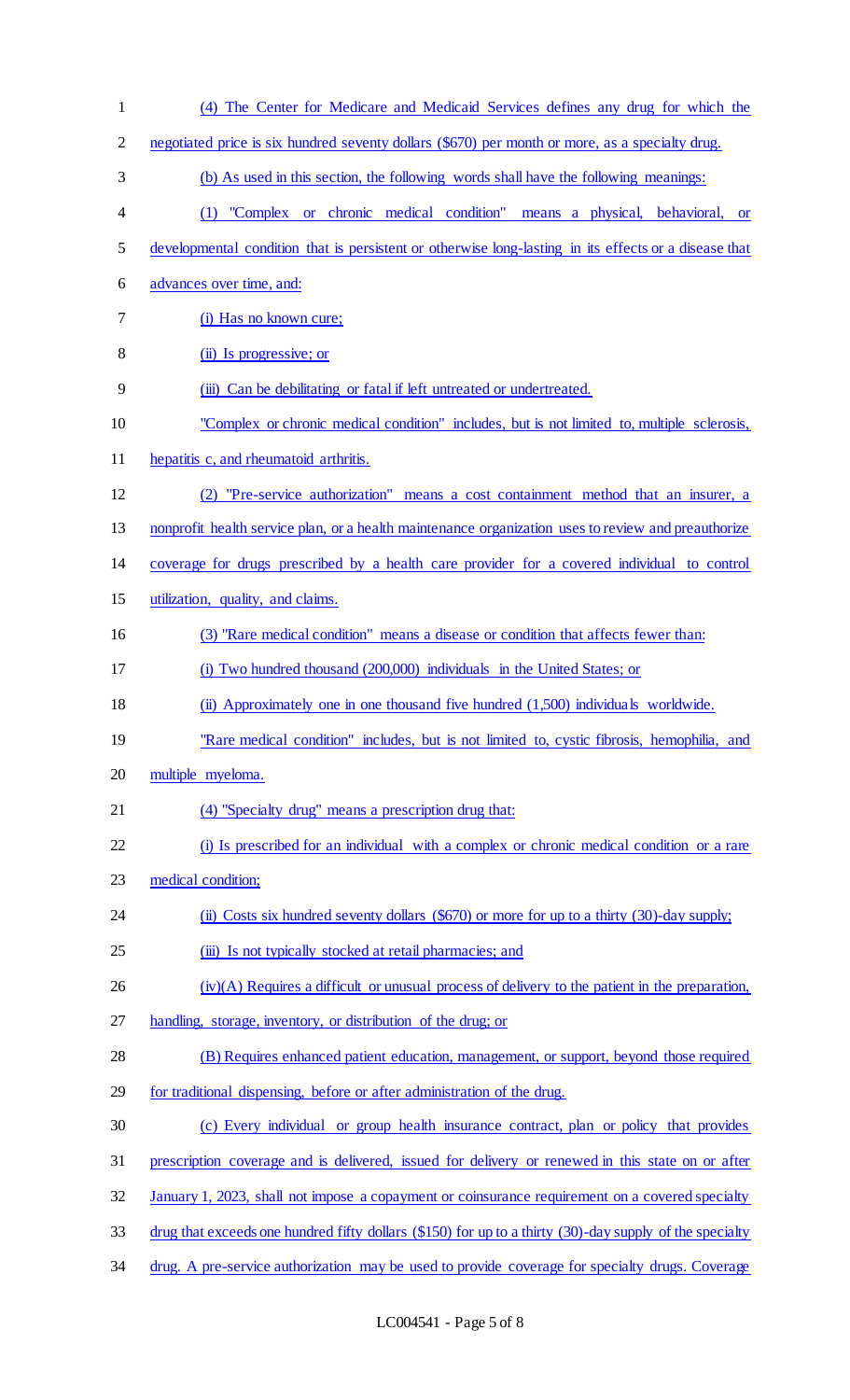for prescription specialty drugs shall not be subject to any deductible, unless prohibiting a deductible requirement would cause a health plan to not qualify as a high deductible health plan. (d) Nothing in this section prevents an insurer, health maintenance plan, or nonprofit 4 medical plan from reducing a covered individual's cost sharing to an amount less than one hundred fifty dollars (\$150) for a thirty (30)-day supply of a specialty drug. (e) The health insurance commissioner shall promulgate any rules and regulations necessary to implement and administer this section in accordance with any federal requirements and shall use the commissioner's enforcement powers to obtain compliance with the provisions of this section. SECTION 4. Chapter 27-41 of the General Laws entitled "Health Maintenance Organizations" is hereby amended by adding thereto the following section: **27-41-38.3. Specialty drugs.**  (a) The general assembly makes the following findings: (1) In 2015, an estimated six hundred thirty-five thousand (635,000) Rhode Island residents had at least one chronic disease, and an estimated two hundred forty-nine thousand (249,000) residents had two (2) or more chronic diseases, which significantly increases their likelihood to depend on prescription specialty drugs; (2) In 2016, twenty-five percent (25%) of Rhode Island residents stopped taking a prescription drug as prescribed due to cost; (3) Most specialty drugs do not have biosimilars, generic equivalents, or substitutes to 21 create competition and help lower their prices; (4) The Center for Medicare and Medicaid Services defines any drug for which the negotiated price is six hundred seventy dollars (\$670) per month or more, as a specialty drug. (b) As used in this section, the following words shall have the following meanings: (1) "Complex or chronic medical condition" means a physical, behavioral, or developmental condition that is persistent or otherwise long-lasting in its effects or a disease that advances over time, and: 28 (i) Has no known cure; (ii) Is progressive; or (iii) Can be debilitating or fatal if left untreated or undertreated. "Complex or chronic medical condition" includes, but is not limited to, multiple sclerosis, hepatitis c, and rheumatoid arthritis. (2) "Pre-service authorization" means a cost containment method that an insurer, a nonprofit health service plan, or a health maintenance organization uses to review and preauthorize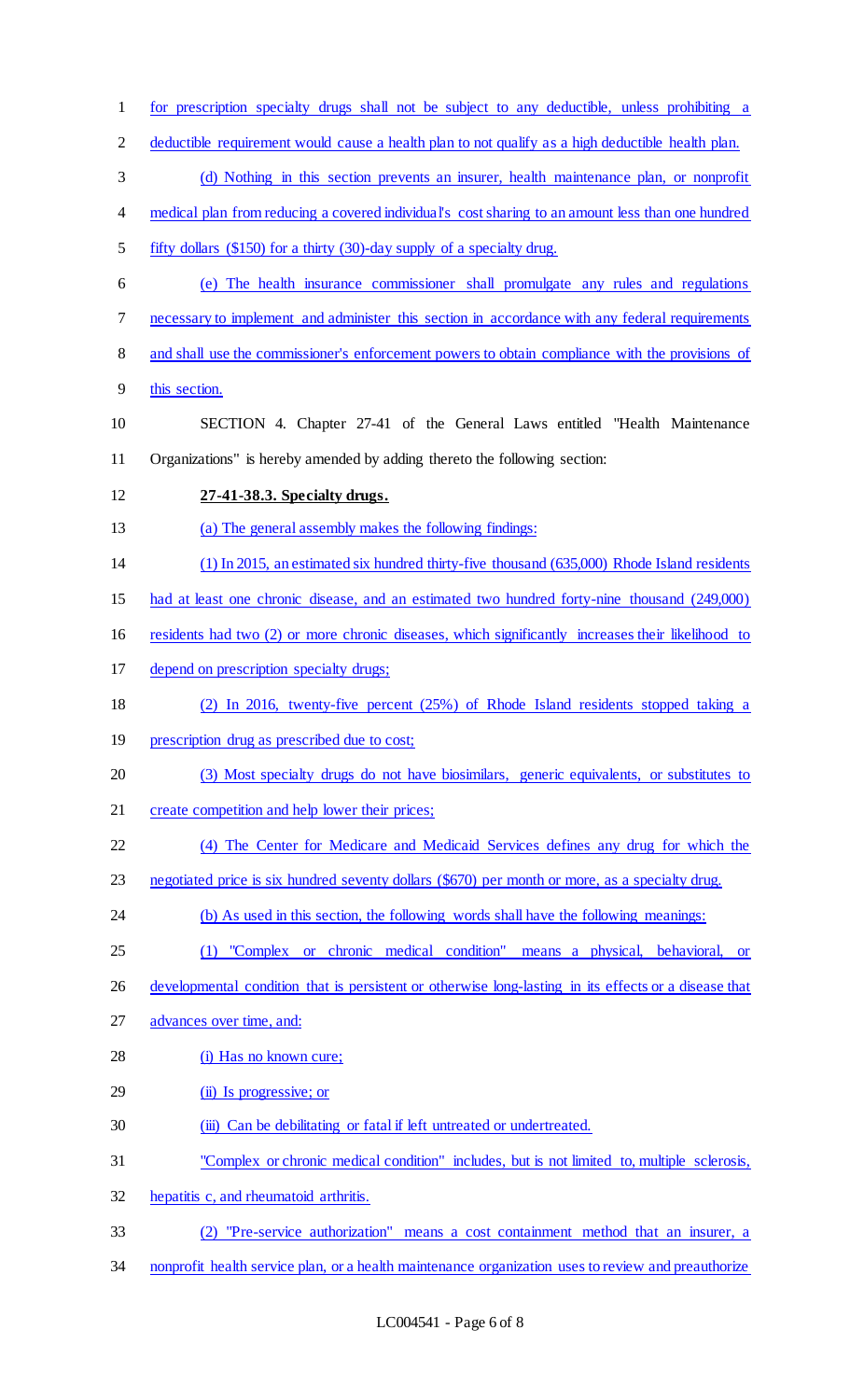| $\mathbf{1}$   | coverage for drugs prescribed by a health care provider for a covered individual to control             |
|----------------|---------------------------------------------------------------------------------------------------------|
| $\overline{2}$ | utilization, quality, and claims.                                                                       |
| 3              | (3) "Rare medical condition" means a disease or condition that affects fewer than:                      |
| 4              | (i) Two hundred thousand (200,000) individuals in the United States; or                                 |
| 5              | (ii) Approximately one in one thousand five hundred (1,500) individuals worldwide.                      |
| 6              | "Rare medical condition" includes, but is not limited to, cystic fibrosis, hemophilia, and              |
| 7              | multiple myeloma.                                                                                       |
| 8              | (4) "Specialty drug" means a prescription drug that:                                                    |
| 9              | (i) Is prescribed for an individual with a complex or chronic medical condition or a rare               |
| 10             | medical condition;                                                                                      |
| 11             | (ii) Costs six hundred seventy dollars (\$670) or more for up to a thirty (30)-day supply;              |
| 12             | (iii) Is not typically stocked at retail pharmacies; and                                                |
| 13             | $(iv)(A)$ Requires a difficult or unusual process of delivery to the patient in the preparation,        |
| 14             | handling, storage, inventory, or distribution of the drug; or                                           |
| 15             | (B) Requires enhanced patient education, management, or support, beyond those required                  |
| 16             | for traditional dispensing, before or after administration of the drug.                                 |
| 17             | (c) Every individual or group health insurance contract, plan or policy that provides                   |
| 18             | prescription coverage and is delivered, issued for delivery or renewed in this state on or after        |
| 19             | January 1, 2023, shall not impose a copayment or coinsurance requirement on a covered specialty         |
| 20             | drug that exceeds one hundred fifty dollars (\$150) for up to a thirty (30)-day supply of the specialty |
| 21             | drug. A pre-service authorization may be used to provide coverage for specialty drugs. Coverage         |
| 22             | for prescription specialty drugs shall not be subject to any deductible, unless prohibiting a           |
| 23             | deductible requirement would cause a health plan to not qualify as a high deductible health plan.       |
| 24             | (d) Nothing in this section prevents an insurer, health maintenance plan, or nonprofit                  |
| 25             | medical plan from reducing a covered individual's cost sharing to an amount less than one hundred       |
| 26             | fifty dollars (\$150) for a thirty (30)-day supply of a specialty drug.                                 |
| 27             | The health insurance commissioner shall promulgate any rules and regulations<br>(e)                     |
| 28             | necessary to implement and administer this section in accordance with any federal requirements          |
| 29             | and shall use the commissioner's enforcement powers to obtain compliance with the provisions of         |
| 30             | this section.                                                                                           |
| 31             | SECTION 5. This act shall take effect upon passage.                                                     |

 $=$ LC004541  $=$